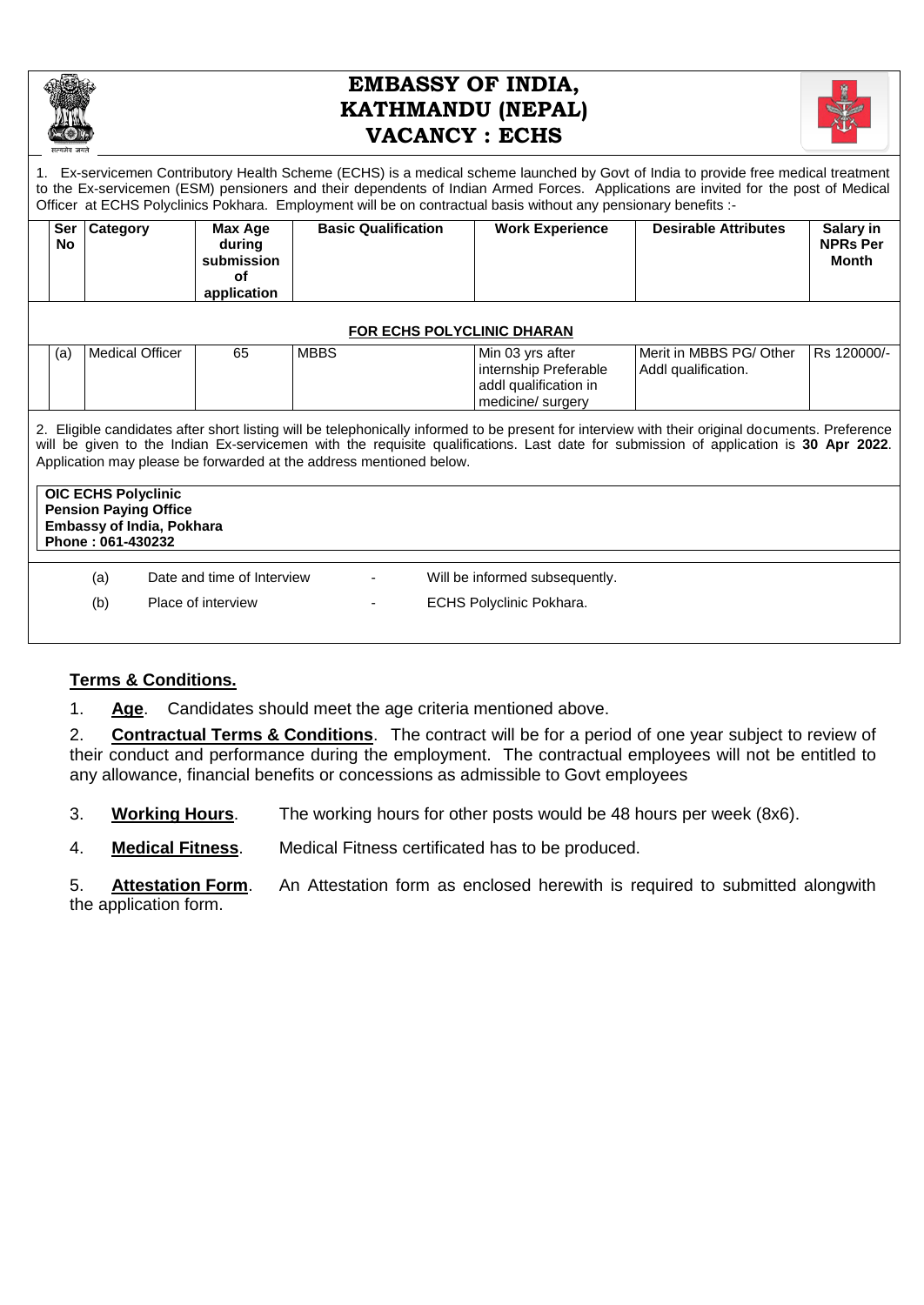

#### **Ex-Servicemen Contributory Health Scheme (ECHS) Embassy of India, PO Box 292, 336 KapurdharaMarg, Kathmandu (Nepal). Ph : 01-4001569, Website : [amaechs.kathmandu@mea.gov.in](mailto:amaechs.kathmandu@mea.gov.in)**



|                                                                       | Name of the Post : $\begin{tabular}{ c c } \hline \multicolumn{1}{ c }{\textbf{Name of the Post :}} \end{tabular}$ |         |                      |                       |             |                        | Paste your<br>recent |  |
|-----------------------------------------------------------------------|--------------------------------------------------------------------------------------------------------------------|---------|----------------------|-----------------------|-------------|------------------------|----------------------|--|
|                                                                       |                                                                                                                    |         |                      |                       |             |                        | passport size        |  |
|                                                                       |                                                                                                                    |         |                      |                       |             |                        | photograph           |  |
|                                                                       | If Ex-servicemen, Service No __________, Rank _______,                                                             |         |                      |                       |             |                        |                      |  |
|                                                                       | Arms / Services _______________, Unit last served ____________                                                     |         |                      |                       |             |                        |                      |  |
|                                                                       | and date of retirement __________________.                                                                         |         |                      |                       |             |                        |                      |  |
|                                                                       |                                                                                                                    |         |                      |                       |             |                        |                      |  |
|                                                                       | Date of Birth : Date ____ Month ____ Year ______                                                                   |         |                      |                       |             |                        |                      |  |
|                                                                       |                                                                                                                    |         |                      |                       |             |                        |                      |  |
|                                                                       |                                                                                                                    |         |                      |                       |             |                        |                      |  |
|                                                                       |                                                                                                                    |         |                      |                       |             |                        |                      |  |
|                                                                       |                                                                                                                    |         |                      |                       |             |                        |                      |  |
|                                                                       |                                                                                                                    |         |                      |                       |             |                        |                      |  |
| Education Qualification (Attach attested photocopy of certificates) : |                                                                                                                    |         |                      |                       |             |                        |                      |  |
| Year of<br>Place & name of School                                     |                                                                                                                    |         |                      |                       |             |                        |                      |  |
| Ser<br>No.                                                            | Qualification /<br>Degree                                                                                          | passing |                      | / College / Institute |             | $\%$<br>Marks          | Year                 |  |
| (a)                                                                   | 10 <sup>th</sup>                                                                                                   |         |                      |                       |             |                        |                      |  |
| (b)                                                                   | 12 <sup>th</sup>                                                                                                   |         |                      |                       |             |                        |                      |  |
| (c)                                                                   | Graduation                                                                                                         |         |                      |                       |             |                        |                      |  |
| (d)                                                                   | Post Graduation                                                                                                    |         |                      |                       |             |                        |                      |  |
| (e)                                                                   | Diploma / Degree                                                                                                   |         |                      |                       |             |                        |                      |  |
|                                                                       | Work Experience (Experience Certificate must be attached for consideration of experience).                         |         |                      |                       |             |                        |                      |  |
| Ser                                                                   | Place of work / Name of                                                                                            |         | Period of employment |                       |             | Experience             | Reason for           |  |
| No.                                                                   | Institute / Designation /                                                                                          |         | From                 | To                    | Certificate |                        | leaving the          |  |
|                                                                       | Appointments held                                                                                                  |         |                      |                       |             | attached<br>(Yes / No) | job                  |  |
| (a)                                                                   |                                                                                                                    |         |                      |                       |             |                        |                      |  |
| (b)                                                                   |                                                                                                                    |         |                      |                       |             |                        |                      |  |
| (c)                                                                   |                                                                                                                    |         |                      |                       |             |                        |                      |  |
|                                                                       |                                                                                                                    |         |                      |                       |             |                        |                      |  |
| (d)                                                                   |                                                                                                                    |         |                      |                       |             |                        |                      |  |

"I hereby declare that all the statements made and information provided by me in the Application Form are true. I also understand that in case, any of these is found false, I shall be disqualified forthwith for the post applied for or my engagement with ECHS shall be terminated forthwith and I shall also be liable for legal action".

 $Place : \_\_$ 

Dated : \_\_\_\_/\_\_\_\_\_\_/2022 (Signature of the Applicant)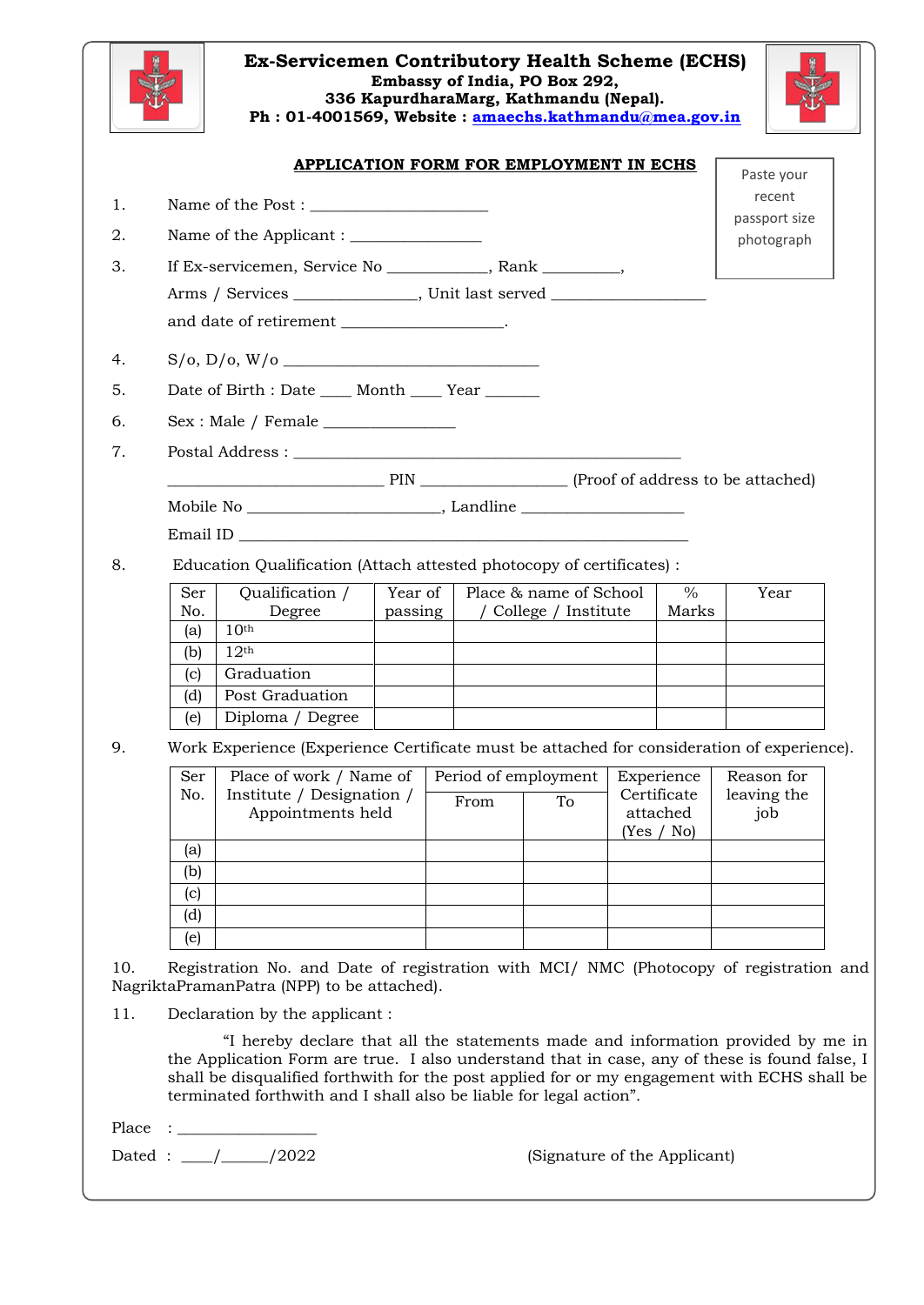| ľ<br>Û |  |
|--------|--|
|        |  |



**ATTESTATION FORM**<br>(Verification of locally recruited staff in Mission/Post Abroad.)

### "WARNING"

If the fact that false information has been furnished or that there has been suppression of any factual information in the attestation form comes to notice at any time during the service of the person, his services would be liable to be terminated.

| 1. | Name in full (in block capitals)                                              | <b>SURNAME</b> | NAME |  |  |  |  |  |
|----|-------------------------------------------------------------------------------|----------------|------|--|--|--|--|--|
|    | With aliases, if any.                                                         |                |      |  |  |  |  |  |
|    | (Please indicate if you have added or                                         |                |      |  |  |  |  |  |
|    | dropped at any stage, any part of your                                        |                |      |  |  |  |  |  |
|    | name surname)                                                                 |                |      |  |  |  |  |  |
|    |                                                                               |                |      |  |  |  |  |  |
| a) | Passport No., Place, Country & date of issue                                  |                |      |  |  |  |  |  |
|    |                                                                               |                |      |  |  |  |  |  |
|    |                                                                               |                |      |  |  |  |  |  |
| b) | Nationality                                                                   |                |      |  |  |  |  |  |
|    |                                                                               |                |      |  |  |  |  |  |
|    |                                                                               |                |      |  |  |  |  |  |
| 2. | Present address in full:                                                      |                |      |  |  |  |  |  |
|    |                                                                               |                |      |  |  |  |  |  |
|    |                                                                               |                |      |  |  |  |  |  |
|    | Permanent address in full:                                                    |                |      |  |  |  |  |  |
|    |                                                                               |                |      |  |  |  |  |  |
|    |                                                                               |                |      |  |  |  |  |  |
|    |                                                                               |                |      |  |  |  |  |  |
| 4. | Particulars of places (with periods) where you have resided for more than one |                |      |  |  |  |  |  |
|    | year during the preceding five years.                                         |                |      |  |  |  |  |  |
|    |                                                                               |                |      |  |  |  |  |  |

|    | Purpose of stay.            |
|----|-----------------------------|
|    |                             |
|    |                             |
|    |                             |
|    |                             |
|    |                             |
|    |                             |
|    |                             |
|    |                             |
| ÎΟ | Residential address in full |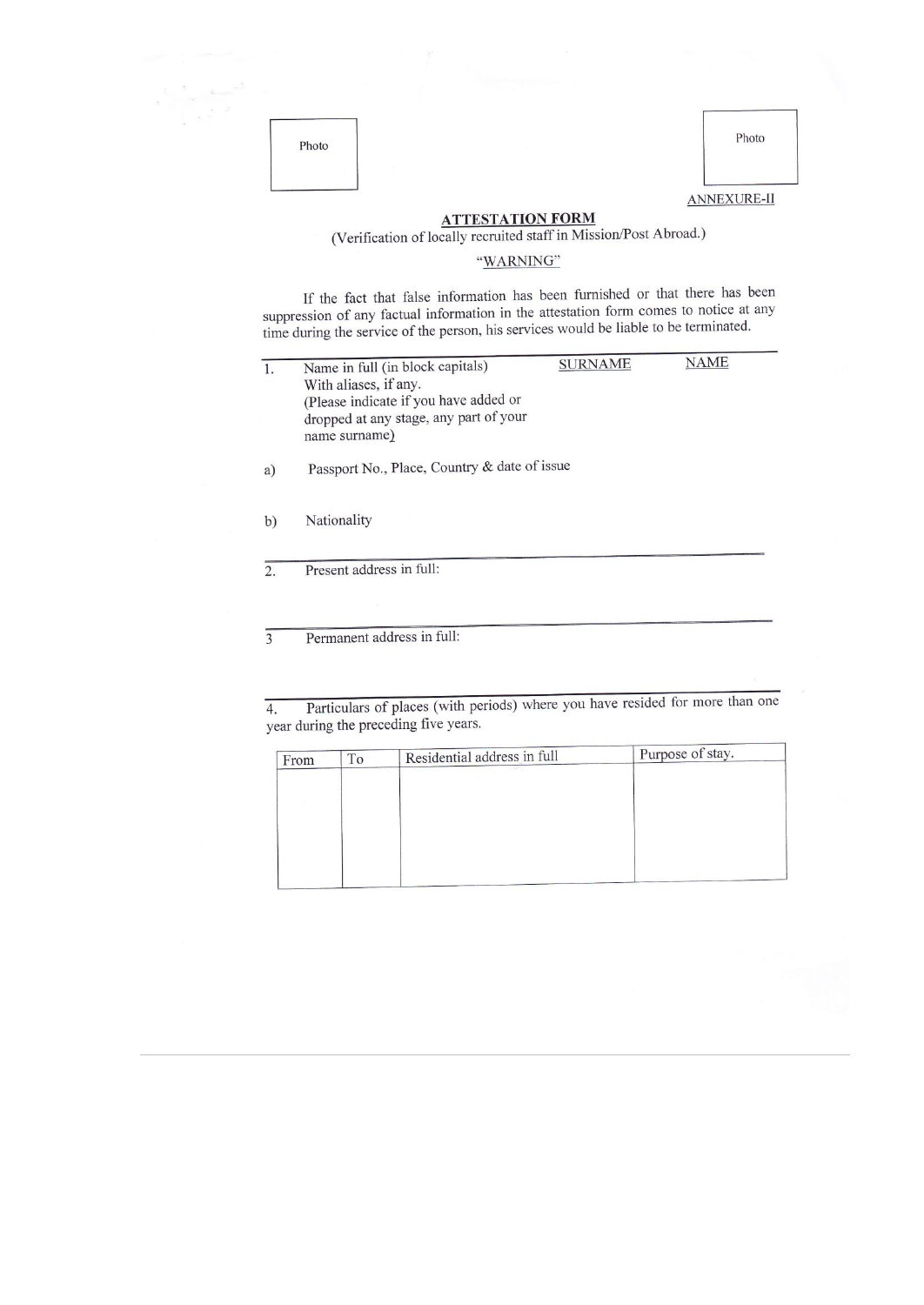|                                                     |  | Birth. | employed (give<br>designation & full<br>address) | address |  |
|-----------------------------------------------------|--|--------|--------------------------------------------------|---------|--|
| Father's name in full<br>a)<br>with aliases if any. |  |        |                                                  |         |  |
| Mother<br>b                                         |  |        |                                                  |         |  |
| Wife<br>$\mathbf{b}$                                |  |        |                                                  |         |  |

 $6.$  (a)Place of birth

Distt. & State in which situated

(b) Date of birth

7. (a) Your religion

(b) (To be filled in only by persons of Indian origin) Are you a member of Scheduled Caste/Scheduled Tribe? Answer 'Yes' or 'No', and if the answer is 'Yes' state the name thereof)

Educational qualification showing places of education with years in School and  $\overline{8}$ .  $C_0$ llege

| Conege.<br>Name of School/college with | Date of  | Date of<br>leaving | Examination passed |  |
|----------------------------------------|----------|--------------------|--------------------|--|
| full address                           | entering |                    |                    |  |
|                                        |          |                    |                    |  |
|                                        |          |                    |                    |  |
|                                        |          |                    |                    |  |
|                                        |          |                    |                    |  |
|                                        |          |                    |                    |  |
|                                        |          |                    |                    |  |
|                                        |          |                    |                    |  |

If you have at any time been employed, please give details of your previous and  $\overline{9}$ . present employment

| DI COUIL CHIPTO THUILLE<br>Designation or post   PERIOD<br>held or description From<br>of work | <u>To</u> | Full address of the Full reasons<br>firm<br>office<br>Institution | or leaving<br>previous job. | for<br>the |
|------------------------------------------------------------------------------------------------|-----------|-------------------------------------------------------------------|-----------------------------|------------|
|                                                                                                |           |                                                                   |                             |            |

Have you ever been arrested, prosecuted, kept under detention, bound 10.  $(a)$ down/fined/convicted by a court of law for any offence? If so, give details.

Have you ever been the subject of proceeding in a court of law?  $(b)$